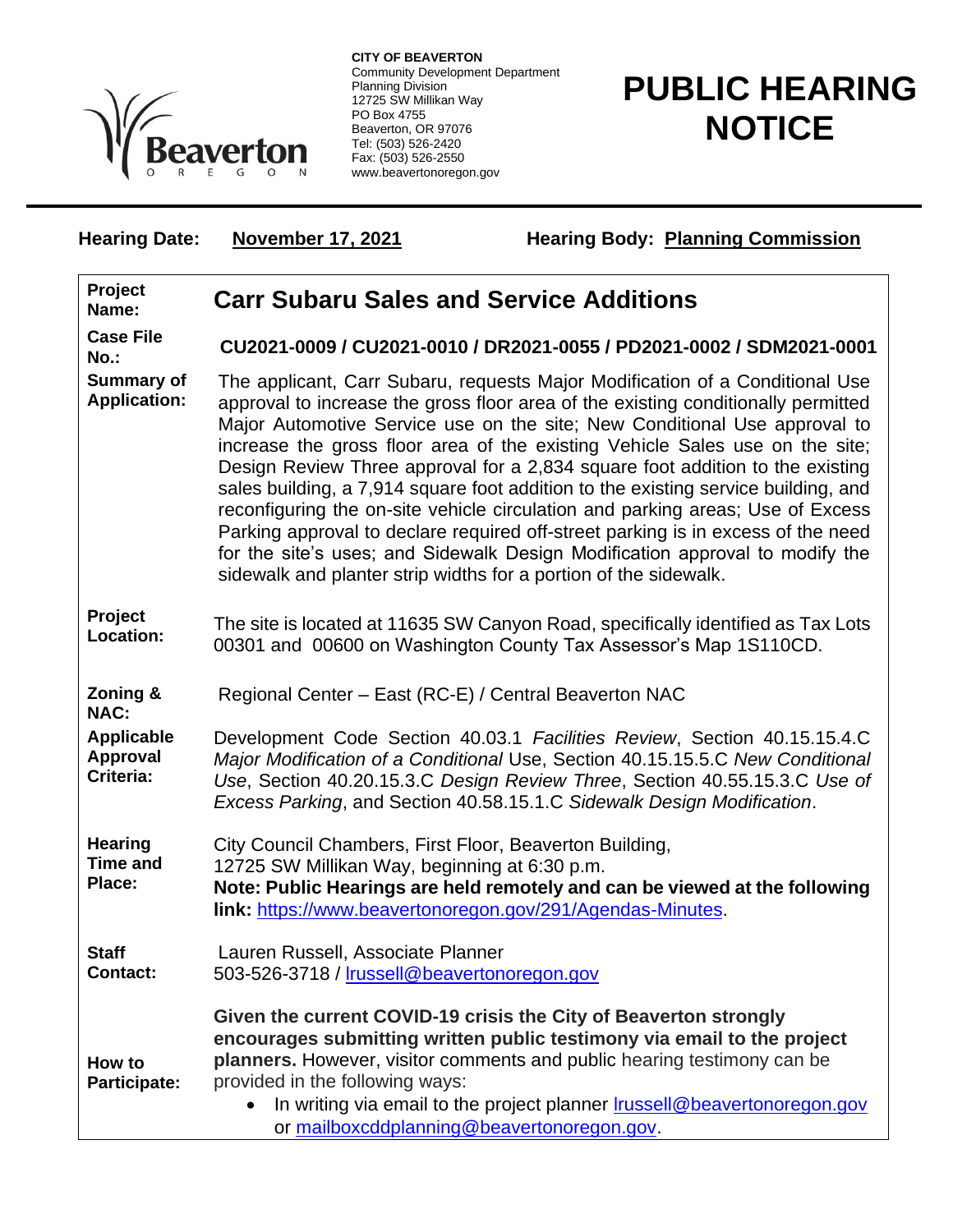| $\bullet$ | In writing via mail to project planner to PO Box 4755, Beaverton, OR |
|-----------|----------------------------------------------------------------------|
|           | 97076                                                                |
| $\bullet$ | Join Zoom webinar conference via phone or computer. Meeting ID and   |
|           | password, as well as the meeting link, can be found at               |
|           | https://www.beavertonoregon.gov/291/Agendas-Minutes.                 |
| $\bullet$ | In person on a video link. The Planning Commission Meeting can be    |
|           | viewed from the Beaverton Building Council Chambers, and in-person   |
|           | public hearing testimony may be provided on a computer set up in the |
|           | Beaverton Building.                                                  |

*NOTE: The City of Beaverton has declared a State of Emergency due to COVID-19 and the Community Development Division is closed to the public until further notice. The Community Development Department is evaluating temporary changes to processes and procedures to respond appropriately to the COVID-19 State of Emergency, and is committed to ensuring that the land use review process continues to fulfill the requirements of state and local law while protecting the health and wellbeing of the community.*

Pursuant to Section 50.83 of the Beaverton Development Code, written comments or exhibits submitted prior to the hearing to be submitted by staff at the hearing must be received by the City Recorder no later than 4:30 p.m. on the day of the scheduled hearing. Mailed written comments to the Commission should be sent to the attention of Lauren Russell, Planning Division, PO Box 4755, Beaverton, OR 97076. To be made a part of the staff report, correspondence needs to be received by **November 5, 2021**. All written testimony provided prior to the meeting will be provided to Planning Commission prior to their decision. Please reference the Case File Number and Project Name in your written comments. Comments may also be provided via email to [lrussell@beavertonoregon.gov.](mailto:lrussell@beavertonoregon.gov)

A copy of all documents and evidence submitted by or on behalf of the applicant, and applicable review criteria, are available for inspection. Please contact the project planner for more information or to view documents electronically. A copy of the staff report will be available for inspection at no cost at least seven (7) calendar days before the hearing. A copy of any or all materials will be provided at a reasonable cost. A copy of the staff report may also be viewed online at: [www.beavertonoregon.gov/DevelopmentProjects](http://www.beavertonoregon.gov/DevelopmentProjects) Staff strongly encourages you to participate in the public process by reviewing documents online and viewing the public meeting at [https://www.beavertonoregon.gov/291/Agendas-Minutes.](https://www.beavertonoregon.gov/291/Agendas-Minutes) If you do not have the technology to view documents, watch, or participate in the meeting, please contact the project planner for additional support.

The Planning Commission shall conduct hearings in accordance with adopted rules of procedure and shall make a decision on the development application after the hearing closes. Failure to raise an issue in a hearing, by testifying in person or by letter, or failure to provide statements or evidence with sufficient specificity to afford the decision making authority an opportunity to respond to such issue, precludes appeal to the Land Use Board of Appeals on the issue.

## **Facilities Review Committee Meeting Day: Wednesday, October 27, 2021**

The Facilities Review Committee is not a decision making body, but advises the Director and Planning Commission on a project's conformity to the technical criteria specified in Section 40.03 of the Beaverton Development Code. The Director will include the Committee's recommendation in the staff report to the decision making authority. The Facilities Review Committee meeting is open to the public, but is not intended for public testimony.

*Accessibility information: This information can be made available in large print or audio tape upon request. Assistive listening devices, sign language interpreters, or qualified bilingual interpreters can be made available at any public meeting or program with 72 hours advance notice. To request these services, contact Lauren Russell by calling 711 503-526-3718 or email [lrussell@beavertonoregon.gov.](mailto:lrussell@beavertonoregon.gov)*